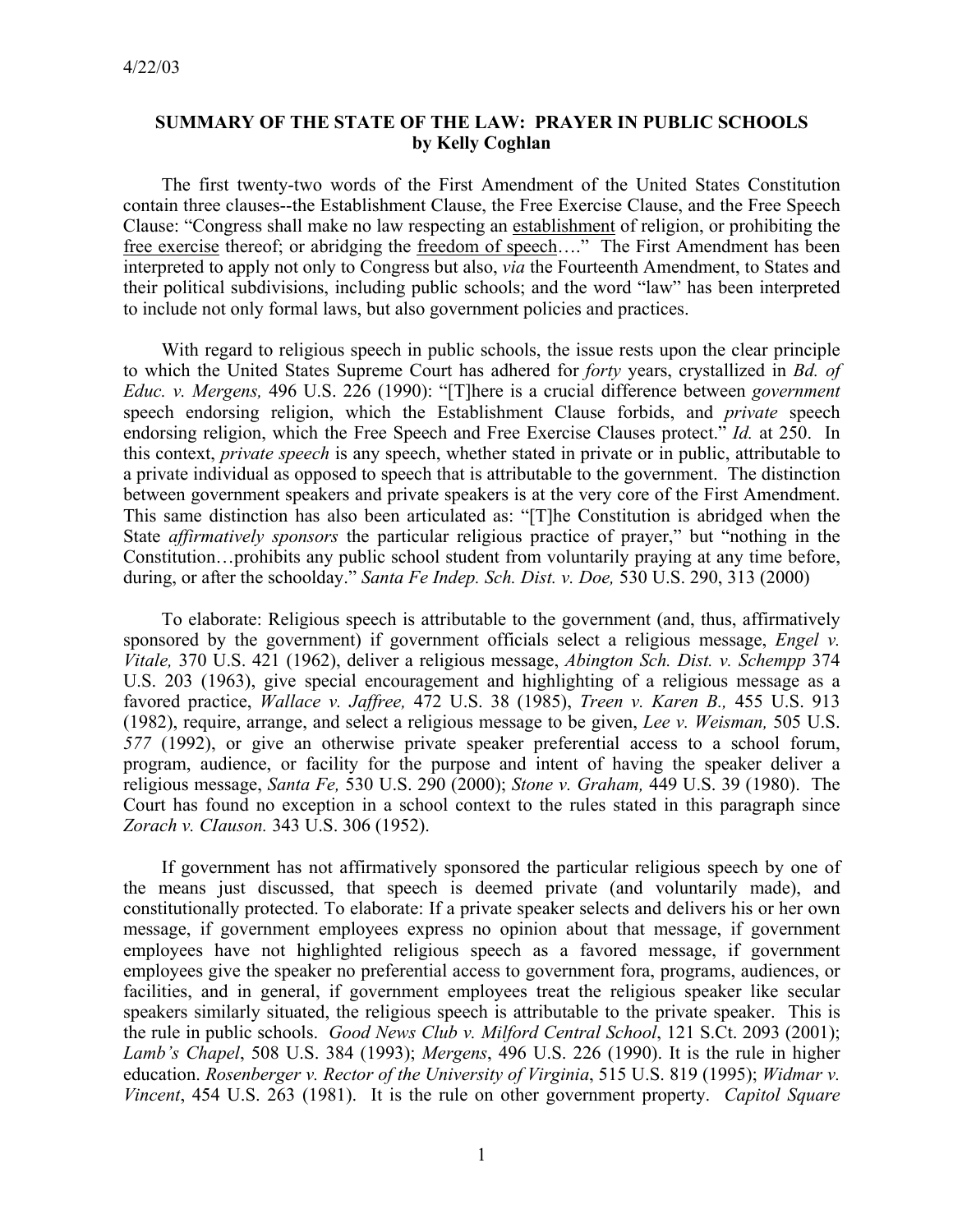*Review and Advisory Bd. v. Pinette*, 515 U.S. 753 (1995); *Bd. of Airport Commissioners v. Jews for Jesus*, 482 U.S. 569 (1987); *Poulos v. New Hampshire*, 345 U.S. 395 (1953); *Fowler v. Rhode Island*, 345 U.S. 67 (1953); *Niemotko v. Maryland*, 340 U.S. 268 (1951). The Supreme Court has never found an exception in any context to the rule stated in this paragraph. The Supreme Court has never held in any context, that government may or must discriminate against a private speaker based on the religious content of his speech.

 If persons are speaking in their private capacities, even before a school organized audience, then government cannot discriminate against them based on the religious content of their speech. As examples, the Court has pointed to students whose selection is based on neutral criteria (as distinguished from students elected specifically to pray) such as the typically elected "student body president, or even a newly elected prom king or queen" as speakers who could use opportunities for public speaking to say prayers without violating the Establishment Clause (*Santa Fe,* 530 U.S. at 304-05 n.15, 316 n.23, 321). Students are not transformed into government speakers simply by ascending a podium.

 The Establishment Clause is *not* a limit on religious free speech by private speakers. The Supreme Court has never held that the Establishment Clause limits the free speech rights of private speakers. For recent cases rejecting such limits, see *Good News Club v. Milford Central School*, 121 S.Ct. 2093 (2001); *Rosenberger*, 515 U.S. 819; *Pinette*, 515 U.S. 753; and the string cite in *Pinette*, 515 U.S. at 760. Voluntary student speech that incidentally advances religion in some sense, cannot itself violate the Establishment Clause. The Court has consistently recognized "that a government [body] 'normally can be held responsible for a private decision only when it has exercised coercive power or has provided such significant encouragement, either overt or covert, that the choice must in law be deemed to be that of the [government].'" *San Francisco Arts & Athletics, Inc. v. United States Olympic Comm.*, 483 U.S. 522, 546 (1987) [quoting Blum v. Yaretsky, 457 U.S. 991, 1004 (1982)]; *see also Corp. of the Presiding Bishop v. Amos*, 483 U.S. 327, 337 (1987) (holding that "to have forbidden 'effects' under *Lemon*, it must be fair to say that the *government itself* has advanced religion through its own activities and influence"); *Zelman v. Simmons-Harris*, 122 S. Ct. 2460, 2467- 68 (2002) (holding "we have never found a program of true private choice to offend the Establishment Clause. We believe that the program challenged here is a program of true private choice…neutral in all respects toward religion…. [N]o reasonable observer would think a neutral program of private choice…carries with it the imprimatur of government endorsement").

 By carefully distinguishing government speech from private speech, the Supreme Court has adhered to a rule forbidding the *affirmative sponsorship* of prayer by public schools. But the common phrase to describe these cases in popular speech is simply "school prayer." This shorter phrase is not harmless, for it omits the critical concept of *affirmative sponsorship* by the school. In *Santa Fe*, the most recent prayer case, the Court equates *voluntary* student prayer to private speech ("nothing in the Constitution as interpreted by this Court prohibits any public school student from *voluntarily* praying at any time before, during, or after the schoolday," *Santa Fe*, 530 U.S. at 313); whereas prayer borne out of a school's policy that characterizes prayer as a governmentally favored practice is implicitly deemed non-voluntary non-private government speech. *See id.* In the latter case, due to the school's own affirmative highlighting of prayer as a favored practice, the school is deemed to have "affirmatively sponsor[ed] the